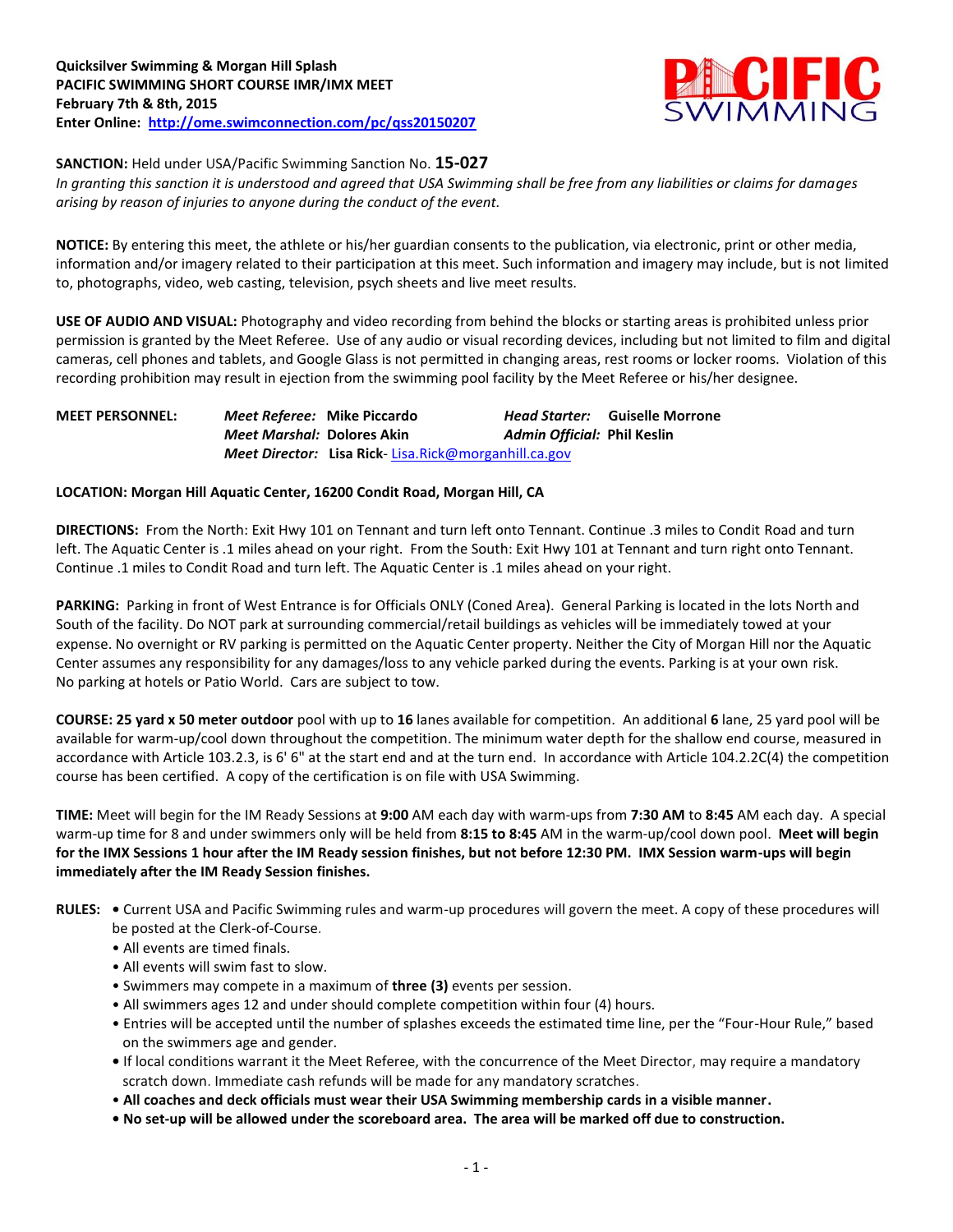**ATTENTION HIGH SCHOOL SWIMMERS (February through May):** If you are a high school swimmer in season, you need to be Unattached from this meet. It is the swimmers responsibility to be Unattached from this meet. You can un-attach at the meet if necessary. This does not apply to swimmers swimming under the rules of the Nevada Interscholastic Activities Association (NIAA).

**UNACCOMPANIED SWIMMERS:** Any USA-S athlete-member competing at the meet must be accompanied by a USA Swimming member-coach for the purposes of athlete supervision during warm-up, competition and warm-down. If a coach-member of the athlete's USA-S Club does not attend the meet to serve in said supervisory capacity, it is the responsibility of the swimmer or the swimmer's legal guardian to arrange for supervision by a USA-S member-coach. The Meet Director or Meet Referee may assist the swimmer in making arrangements for such supervision; however, it is recommended that such arrangements be made in advance of the meet by the athlete's USA-S Club Member-Coach.

**RACING STARTS:** Swimmers must be certified by a USA-S member-coach as being proficient in performing a racing start, or must start the race in the water. It is the responsibility of the swimmer or the swimmer's legal guardian to ensure compliance with this requirement.

## **RESTRICTIONS:**

- Sale and use of alcoholic beverages and smoking and the use of other tobacco products is prohibited in all areas of the meet venue during the meet.
- No propane containers are allowed in any area of the meet venue.
- Glass containers of any kind are not allowed in the pool area.
- All pets are prohibited in the pool area with the exception of service animals and must be confirmed with Meet Director.
- Coaches, parents, siblings and officials may not use the pool.
- No overnight RV parking allowed on Aquatic Center property.
- All chairs, canopies, tents or other setups must be in designated areas only.
- Except for coaches' seating next to the pool, chairs, tents or "camping" on the competition deck is not allowed.
- Changing into or out of swimsuits other than in locker rooms or other designated areas is not appropriate and is strongly discouraged.
- Destructive devices, to include but not limited to, explosive devices and equipment, firearms (open or concealed), blades, knives, mace, stun guns and blunt objects are strictly prohibited in the swimming facility and its surrounding areas. If observed, the Meet Referee or his/her designee may ask that these devices be stored safely away from the public or removed from the facility. Noncompliance may result in the reporting to law enforcement authorities and ejection from the facility. Law enforcement officers (LEO) are exempt per applicable laws.
- **ELIGIBILITY:** Swimmers must be current members of USA-S and enter their name and registration number on the meet entry card as they are shown on their Registration Card. If this is not done, it may be difficult to match the swimmer with the registration and times database. The meet host will check all swimmer registrations against the SWIMS database and if not found to be registered, the Meet Director shall accept the registration at the meet (a \$10 surcharge will be added to the regular registration fee). Duplicate registrations will be refunded by mail.
	- Entries with **"NO TIME" will be accepted.**

• Entry times submitted for this meet will be checked against a computer database and may be changed in accordance with Pacific Swimming Entry Time Verification Procedures.

- Disabled swimmers are welcome to attend this meet and should contact the Meet Director or Meet Referee regarding and special accommodations on entry times and seeding per Pacific Swimming policy.
- The swimmer's age will be the age of the swimmer on the first day of the meet.

**ENTRY FEES:** \$4.00 per event plus an \$8.00 participation fee per swimmer. Entries will be rejected if payment is not sent at time of request.

**ONLINE ENTRIES:** To enter online go to **<http://ome.swimconnection.com/pc/qss20150207>** to receive an immediate entry confirmation. This method requires payment by credit card. Swim Connection, LLC charges a processing fee for this service, equal to \$1 per swimmer plus 5% of the total Entry Fees. Please note that the processing fee is a separate fee from the Entry Fees. If you do not wish to pay the processing fee, enter the meet using a mail entry. **Entering online is a convenience, is completely voluntary, and is in no way required or expected of a swimmer by Pacific Swimming.** Online entries will be accepted through Wednesday, **January 28th, 2015.**

**MAILED OR HAND DELIVERED ENTRIES**: Entries must be on the attached consolidated entry form. Forms must be filled out completely and printed clearly with swimmers best time. Entries must be postmarked by midnight, Wednesday, January 28th or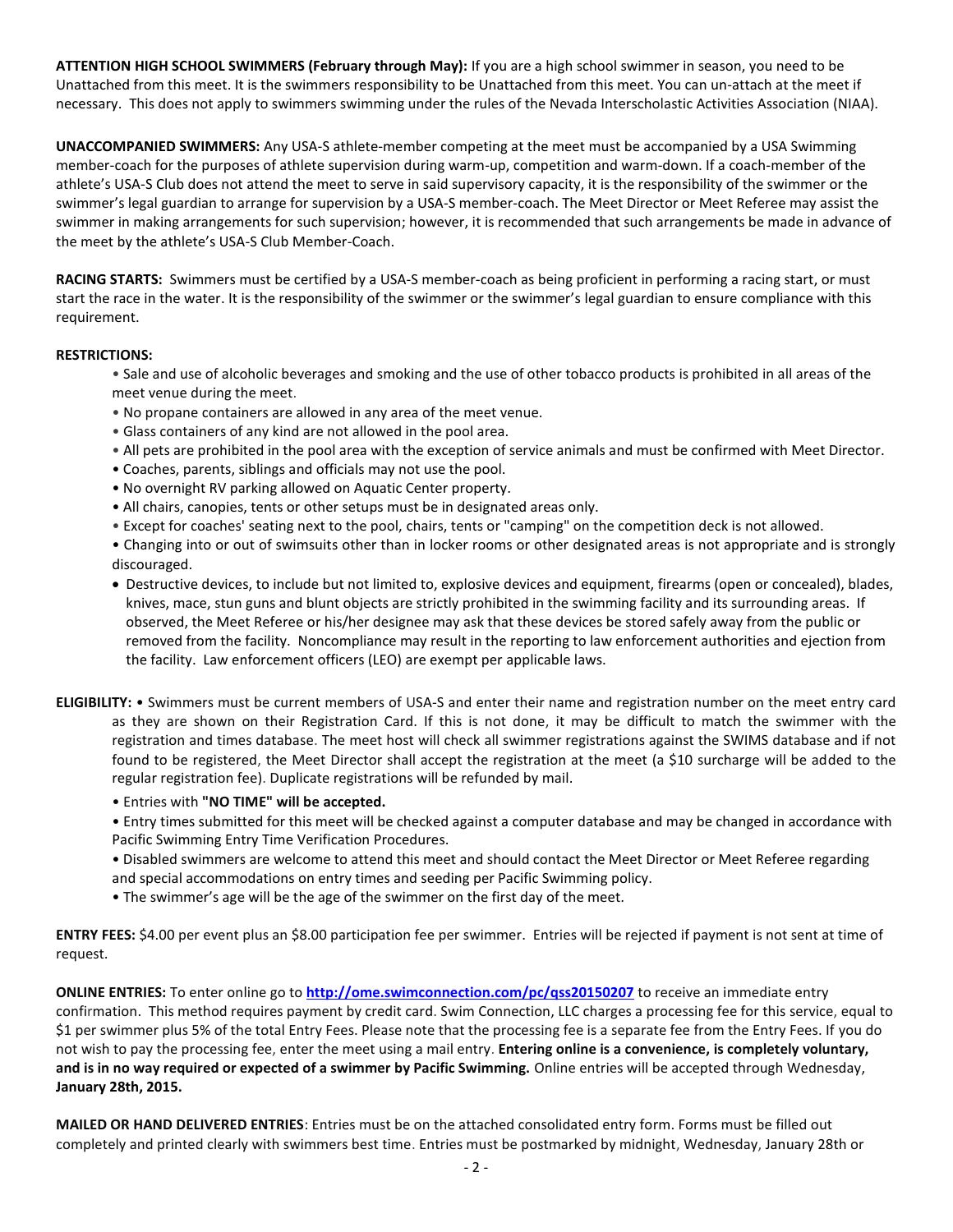hand delivered by 6:30 p.m. Friday, January 30th, 2015. No late entries will be accepted. No refunds will be made, except mandatory scratch downs. Requests for confirmation of receipt of entries should include a self-addressed envelope.

**Make check payable to**: Quicksilver Swimming **Mail entries to**: Liv Lyons, 5409 Silver Vista Way, San Jose, CA 95138 **Hand deliver entries to:** Gunderson High School, 622 Gaundabert Lane, San Jose, CA 95136

**CHECK-IN:** The meet will be deck seeded. Swimmers must check-in at the Clerk-of-Course. Close of check-in for all individual events shall be no more than 60 minutes before the estimated time of the start of the first heat of the event. No event shall be closed more than 30 minutes before the scheduled start of the session. Swimmers who do not check in will not be seeded and will not be allowed to compete in that event.

**SCRATCHES:** Any swimmers not reporting for or competing in an individual timed final event that they have checked in for shall not be penalized.

**AWARDS:** None.

## **ADMISSION:** Free.

**SNACK BAR & HOSPITALITY:** A snack bar will be available throughout the competition. Coaches and working deck officials will be provided lunch. Hospitality will serve refreshments to timers and volunteers.

## **EVENT SUMMARY**



|            | <b>SATURDAY - Session 1</b> |          | <b>SUNDAY - Session 3</b> |               |           |  |  |  |
|------------|-----------------------------|----------|---------------------------|---------------|-----------|--|--|--|
| 10 & Under | 13 & Up<br>$11 - 12$        |          | 10 & Under                | $11 - 12$     | 13 & Up   |  |  |  |
| 100 Free   | 200 Free                    | 200 Free | 100 IM                    | 100 IM        | 200 IM    |  |  |  |
| 50 Breast  | 50 Back                     | 100 Back | 50 Fly                    | <b>50 Flv</b> | $100$ Fly |  |  |  |
|            | 100 Breast<br>50 Breast     |          | 50 Back                   |               |           |  |  |  |



**IMX SESSIONS**

|                                    | <b>SATURDAY - Session 2</b> |                       | <b>SUNDAY - Session 4</b> |                 |            |  |  |  |
|------------------------------------|-----------------------------|-----------------------|---------------------------|-----------------|------------|--|--|--|
| 13 & Up<br>10 & Under<br>$11 - 12$ |                             | <b>10 &amp; Under</b> | 11-12                     | 13 & Up         |            |  |  |  |
| 200 IM                             | 200 IM                      | 200 IM                | 100 Breast                | 100 Breast      | 400 IM     |  |  |  |
| 100 Back                           | <b>100 Fly</b>              | 200 Back              | 200 Free                  | 100 Back        | 200 Breast |  |  |  |
| <b>100 Fly</b>                     |                             | <b>500 Free</b>       |                           | <b>500 Free</b> | 200 Fly    |  |  |  |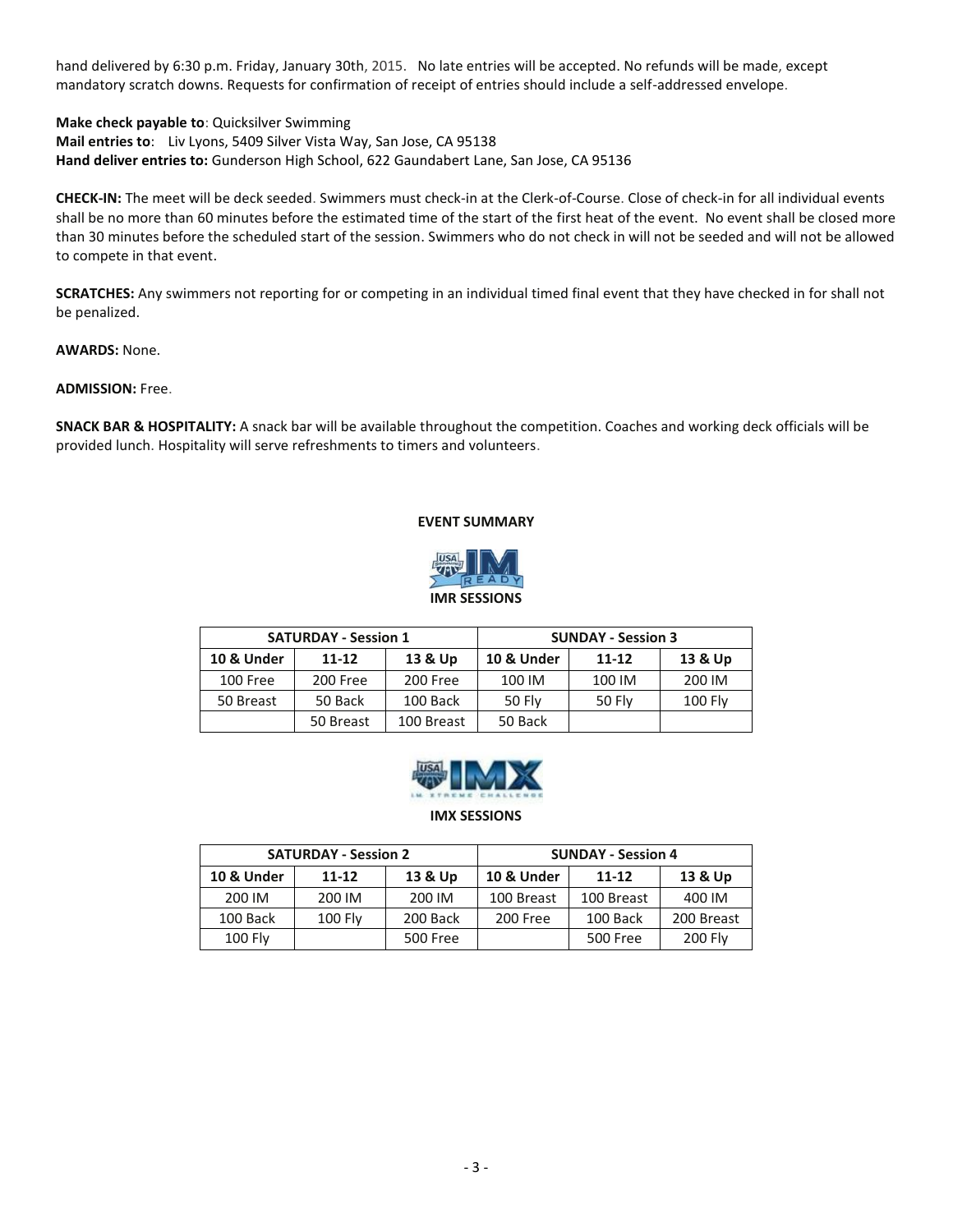| Saturday, February 7 <sup>th</sup> - Session 1 IMR |                      |               |  |  |  |  |  |  |
|----------------------------------------------------|----------------------|---------------|--|--|--|--|--|--|
| <b>EVENT#</b>                                      | <b>EVENT</b>         | <b>EVENT#</b> |  |  |  |  |  |  |
| 1                                                  | 13 & Up 200 Free     | 2             |  |  |  |  |  |  |
| 3                                                  | 11-12 200 Free       | 4             |  |  |  |  |  |  |
| 5                                                  | 10 & Under 100 Free  | 6             |  |  |  |  |  |  |
| 7                                                  | 13 & Up 100 Back     | 8             |  |  |  |  |  |  |
| 9                                                  | 11-12 50 Back        | 10            |  |  |  |  |  |  |
| 11                                                 | 10 & Under 50 Breast | 12            |  |  |  |  |  |  |
| 13                                                 | 13 & Up 100 Breast   | 14            |  |  |  |  |  |  |
| 15                                                 | 11-12 50 Breast      | 16            |  |  |  |  |  |  |

| Saturday, February 7 <sup>th</sup> – Session 1 IMR |                      |               | Sunday, February 8 <sup>th</sup> – Session 3 IMR |                    |               |
|----------------------------------------------------|----------------------|---------------|--------------------------------------------------|--------------------|---------------|
| <b>EVENT#</b>                                      | <b>EVENT</b>         | <b>EVENT#</b> | <b>EVENT#</b>                                    | <b>EVENT</b>       | <b>EVENT#</b> |
|                                                    | 13 & Up 200 Free     |               | 33                                               | 10 & Under 100 IM  | 34            |
| 3                                                  | 11-12 200 Free       | 4             | 35                                               | 13 & Up 200 IM     | 36            |
|                                                    | 10 & Under 100 Free  | 6             | 37                                               | 11-12 100 IM       | 38            |
|                                                    | 13 & Up 100 Back     | 8             | 39                                               | 10 & Under 50 Fly  | 40            |
| 9                                                  | 11-12 50 Back        | 10            | 41                                               | 13 & Up 100 Fly    | 42            |
| 11                                                 | 10 & Under 50 Breast | 12            | 43                                               | 11-12 50 Fly       | 44            |
| 13                                                 | 13 & Up 100 Breast   | 14            | 45                                               | 10 & Under 50 Back | 46            |
| 15                                                 | 11-12 50 Breast      | 16            |                                                  |                    |               |

| Saturday, February 7 <sup>th</sup> – Session 2 IMX |                     |               |  |  |  |  |  |  |
|----------------------------------------------------|---------------------|---------------|--|--|--|--|--|--|
| <b>EVENT#</b>                                      | <b>EVENT</b>        | <b>EVENT#</b> |  |  |  |  |  |  |
| 17                                                 | 10 & Under 200 IM   | 18            |  |  |  |  |  |  |
| 19                                                 | 13 & Up 200 IM      | 20            |  |  |  |  |  |  |
| 21                                                 | 11-12 200 IM        | 22            |  |  |  |  |  |  |
| 23                                                 | 10 & Under 100 Back | 24            |  |  |  |  |  |  |
| 25                                                 | 13 & Up 200 Back    | 26            |  |  |  |  |  |  |
| 27                                                 | 11-12 100 Fly       | 28            |  |  |  |  |  |  |
| 29                                                 | 10 & Under 100 Fly  | 30            |  |  |  |  |  |  |
| 31                                                 | 13 & Up 500 Free *  | 32            |  |  |  |  |  |  |

| Saturday, February 7 <sup>th</sup> – Session 2 IMX |                     |               | Sunday, February 8 <sup>th</sup> – Session 4 IMX |                       |               |  |
|----------------------------------------------------|---------------------|---------------|--------------------------------------------------|-----------------------|---------------|--|
| <b>EVENT#</b>                                      | <b>EVENT</b>        | <b>EVENT#</b> | <b>EVENT#</b>                                    | <b>EVENT</b>          | <b>EVENT#</b> |  |
| 17                                                 | 10 & Under 200 IM   | 18            | 47                                               | 13 & up 400 IM        | 48            |  |
| 19                                                 | 13 & Up 200 IM      | 20            | 49                                               | 11-12 100 Breast      | 50            |  |
| 21                                                 | 11-12 200 IM        | 22            | 51                                               | 10 & Under 100 Breast | 52            |  |
| 23                                                 | 10 & Under 100 Back | 24            | 53                                               | 13 & up 200 Breast    | 54            |  |
| 25                                                 | 13 & Up 200 Back    | 26            | 55                                               | 11-12 100 Back        | 56            |  |
| 27                                                 | 11-12 100 Fly       | 28            | 57                                               | 10 & Under 200 Free   | 58            |  |
| 29                                                 | 10 & Under 100 Fly  | 30            | 59                                               | 13 & up 200 Fly       | 60            |  |
| 31                                                 | 13 & Up 500 Free *  | 32            | 61                                               | 11-12 500 Free *      | 62            |  |

\*Swimmers in the 500 Free are required to provide their own timer and lap counter.

USA Swimming IMR and IMX Information and Rankings: <http://www.usaswimming.org/DesktopDefault.aspx?TabId=1720>